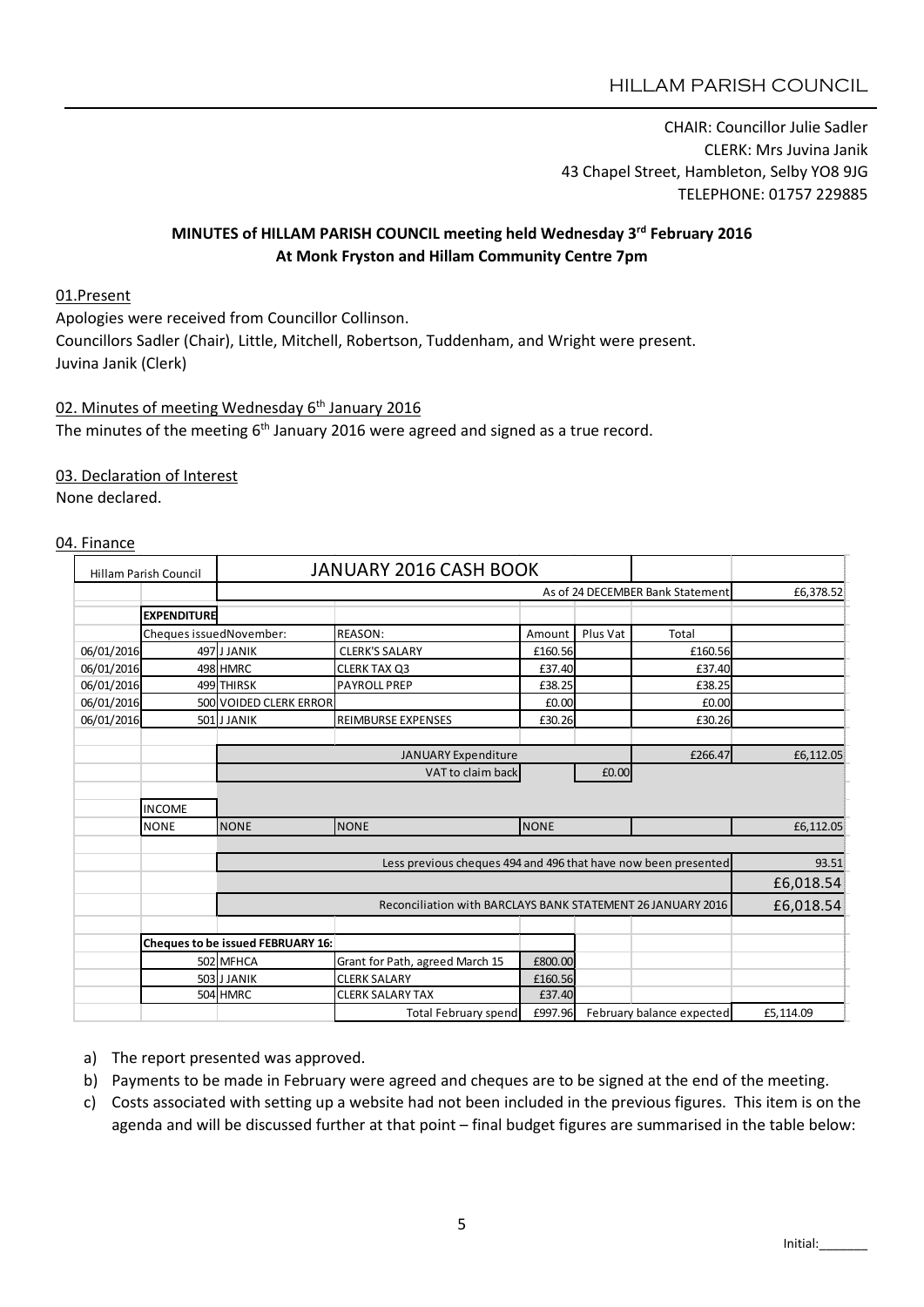#### Precept 2016/17: £11,963.11

Red shows an increase Green decrease Black the same from Budget set in 2014/2015

| Item                            | <b>Amount EE</b> |                               |
|---------------------------------|------------------|-------------------------------|
| Clerks Salary                   | 2,375            |                               |
| <b>Grass Cutting</b>            | 1,700            | up £900 from 14/15 budget     |
| <b>Annual Subscription YLCA</b> | 418              |                               |
| Hall Hire                       | 240              |                               |
| <b>Burial Precept</b>           | 864              |                               |
| Inspection and Audit fees       | 200              |                               |
| <b>Street Lighting</b>          | 2,500            | up £1,000 on 14/15 budget     |
| Insurance                       | 681              |                               |
| Payroll admin                   | 250              |                               |
| Grants                          | 250              |                               |
| <b>Repairs and Maintenance</b>  | 250              |                               |
| Training                        | 200              |                               |
| Electricity                     | 900              |                               |
| <b>Publications</b>             | 20               |                               |
| Grit Salt                       | 100              |                               |
| Plants and pots                 | 100              |                               |
| Stationary                      | 20               |                               |
|                                 | £11,068          | Should have a cushion of £895 |

d) It was resolved that Hillam Parish Council would remain automatically 'Opted-in' to the Sector Led Body audit scheme. Clerk is to find out whether the council can have a full audit one year and then complete the exemption form for following years if they wish.

#### 5. Outcomes from the village meeting

- a) There is positive support for Hillam News, a team of volunteers has been assembled to work on the publication with the next edition due to be published late March.
- b) Ben Jenkins has sent a report regarding the Ring Tree recommending removal, Cllr Sadler still awaiting his quote to carry out the work. It was agreed that D.C Grahams would be approached for a comparative quote and also Marcus Taperell. Quotes should include the costs of planting larger trees as replacement.
- c) Positive reception for the Defibrillator. Cllr Sadler and Clerk to complete the CEF funding application to put towards the cost.

#### 6. CSR Electrical repayments

CSR Electrical have offered to refund the overpayment of £590.14 in monthly instalments, this is deemed acceptable by the councillors on the basis that it must be agreed in writing. Clerk to contact CSR Electrical and accept their offer, with a payment schedule to be signed by CSR Electrical and sent back for the parish council records.

#### 7. Waste collection from H&MFCC

A discussion took place regarding the reason why H&MFCC might be categorised as a business regarding waste collection by Selby District Council. The Council resolve to support Mr Vaks' objection and Cllr Sadler will draft a letter to be sent to SDC to express this.

#### 8. Planning

- a) There have been no new planning applications placed.
- b) All councillors are made aware of the Ten Acres appeal decision.
- c) After attending a presentation on the Community Infrastructure Levy, Cllr Sadler explained to the council how the new payments would be allocated and paid. It was noted that the CIL is much less restrictive with regards to what it can be used to fund which is agreed to be an improvement on the previous Section 106 scheme.